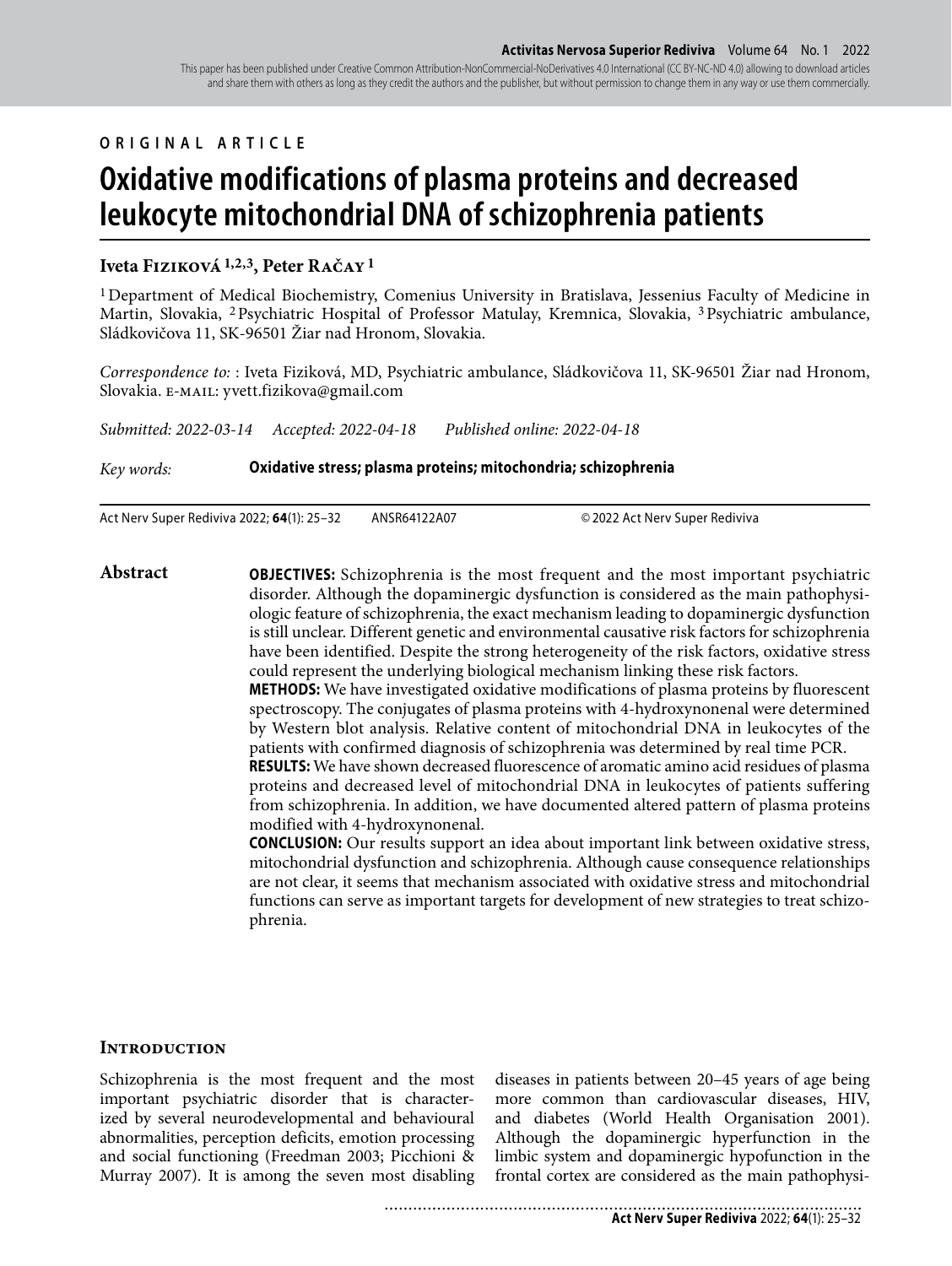#### Fiziková et al: Oxidative stress and schizophrenia

ologic features of schizophrenia, the exact mechanism leading to dopaminergic dysfunction is still unclear (Brisch *et al.* 2014). Different genetic (Svrakic *et al.* 2013; Escudero & Johnstone 2014) and environmental causative risk factors for schizophrenia have been identified, including drug and alcohol abuse (Hambrecht & Häfner 1996), stress (Gomes & Grace 2017), prenatal infections (Cheslack-Postava & Brown 2021) and malnutrition (He *et al.* 2018). Despite the strong heterogeneity of the risk factors, oxidative stress could represent the underlying biological mechanism linking these risk factors (Bray & Taylor 1993; Wu & Cederbaum 2003; Lanté *et al.* 2007). Already in 1934, decrease of reduced glutathione and increase of lactate in blood of schizophrenia patients were recognised as molecular alterations associated with schizophrenia (Looney & Childs 1934). These changes indicated important association of oxidative stress and altered energy metabolism attributable to the changes in mitochondrial functions. The further studies have confirmed the important association of oxidative stress with schizophrenia (Ciobica *et al.* 2011; Flatow *et al.* 2013). Oxidative stress is considered as important mechanism associated with development and progress of schizophrenia (Bošković *et al.* 2011; Wu *et al.* 2013) although cause-consequence relationships are not completely clear. Despite the fact that ROS are functioning as pleiotropic physiological signalling agents (Sies & Jones 2020) their overproduction exceeding the intracellular antioxidant capacity is associated with harmful intracellular condition commonly called oxidative stress (Ďuračková 2010; Pizzino *et al.* 2017). Oxidative stress is characterised by oxidative modifications of intracellular lipids, nucleic acids and proteins that can lead to the cell dysfunction often culminating in the cell death (Ďuračková 2010; Pizzino *et al.* 2017). Dysfunction of mitochondrial respiratory chain is considered as the main cause of a higher intracellular production of reactive oxygen species (ROS) and consequent oxidative stress (Sies & Jones 2020). In fact, several alterations of mitochondrial functions and content in brain of schizophrenia patients were described previously (Roberts *et al.* 2015; Bergman & Ben-Shachar 2016; Roberts 2021). Thus, mitochondrial dysfunction was also implicated as an important mechanism of development and progress of schizophrenia (Clay *et al.* 2011; Fizikova & Dragasek 2017; Suárez-Méndez *et al.* 2020). In addition to the dopaminergic dysregulation, oxidative stress and mitochondrial dysfunction, several other cellular mechanisms were considered as a cause associated with development and progress of schizophrenia (Ľupták *et al.* 2021) including neuroinflammation (Müller 2018) or dysfunction of glutaminergic neurotransmission (Moghaddam & Javitt 2012; Poels *et al.* 2014).

The aim of the study was to investigate oxidative modifications of plasma proteins and relative mtDNA content in leukocytes of the patients with confirmed diagnosis of schizophrenia. By means of fluorometric measurements, we have determined fluorescence

of dityrosine, aromatic amino acids and conjugates with 4-hydroxynonenal (HNE) of plasma proteins of schizophrenia patients and persons of control group. We have also performed the Western blot analysis of the plasma proteins focused on proteins modified with HNE. Finally, we have determined the content of the mitochondrial DNA relative to the nuclear DNA performing the real time PCR analysis of total DNA isolated from leukocytes of patients suffering from schizophrenia and persons of control group.

## **Material and Methods**

### *Study Participants*

A total of 60 participants were recruited for the study (39 schizophrenia patients and 21 persons of control group). All schizophrenia patients were diagnosed by psychiatrist at the Psychiatric Hospital of Professor Matulay, Kremnica, Slovakia. All schizophrenia patients during the time of the blood sample collection were on the standard schizophrenia treatment involving haloperidol, olanzapine, risperidone, paloperidone, flupentixol, cariprazine and aripriprazole. The average age of schizophrenia patients was 37.7 ± 10.7 years. The average duration of the disease was  $8.1 \pm 4.8$  years. The female to male (F:M) ratio in group of schizophrenia patients was 1:3.33. Diabetes mellitus was exclusion criteria for the group of schizophrenia patients. The control group consisted of persons examined from professional reasons at the Clinic of Occupational Medicine and Toxicology of University Hospital Martin. The average age of persons of control group was  $28.1 \pm 14.6$  years. The F:M ratio in the control group was 1:2. Neurodegenerative, neuropsychiatric diseases and diabetes mellitus were exclusion criteria for the control group. The study was approved by the Ethics Committee (EC) of Jessenius Faculty of Medicine. The approval was recorded under ID: EK 124/2018 on 13 December 2018 by the EC board. All participants signed written informed consent forms.

## *Processing of blood samples and isolation of DNA*

Blood of patients suffering from schizophrenia and persons of control group was collected in sterile EDTAcontaining sampling tubes. Fresh blood samples were subsequently centrifuged at 450× g and 4 °C for 10 min. After plasma separation, total DNA was isolated from blood cellular content by using the Wizard® Genomic DNA Purification Kit (Promega Corporation) according to the manufacturer's protocol. Isolated DNA was stored at −45 °C until analysis. Plasma protein concentrations were determined by a protein DC assay kit (Bio-Rad) with BSA as a standard. Concentration of DNA was determined using NanoPhotometerTM Implen.

## *Fluorescence Measurements*

The steady-state fluorescence measurements were performed in solutions containing 450 μg of plasma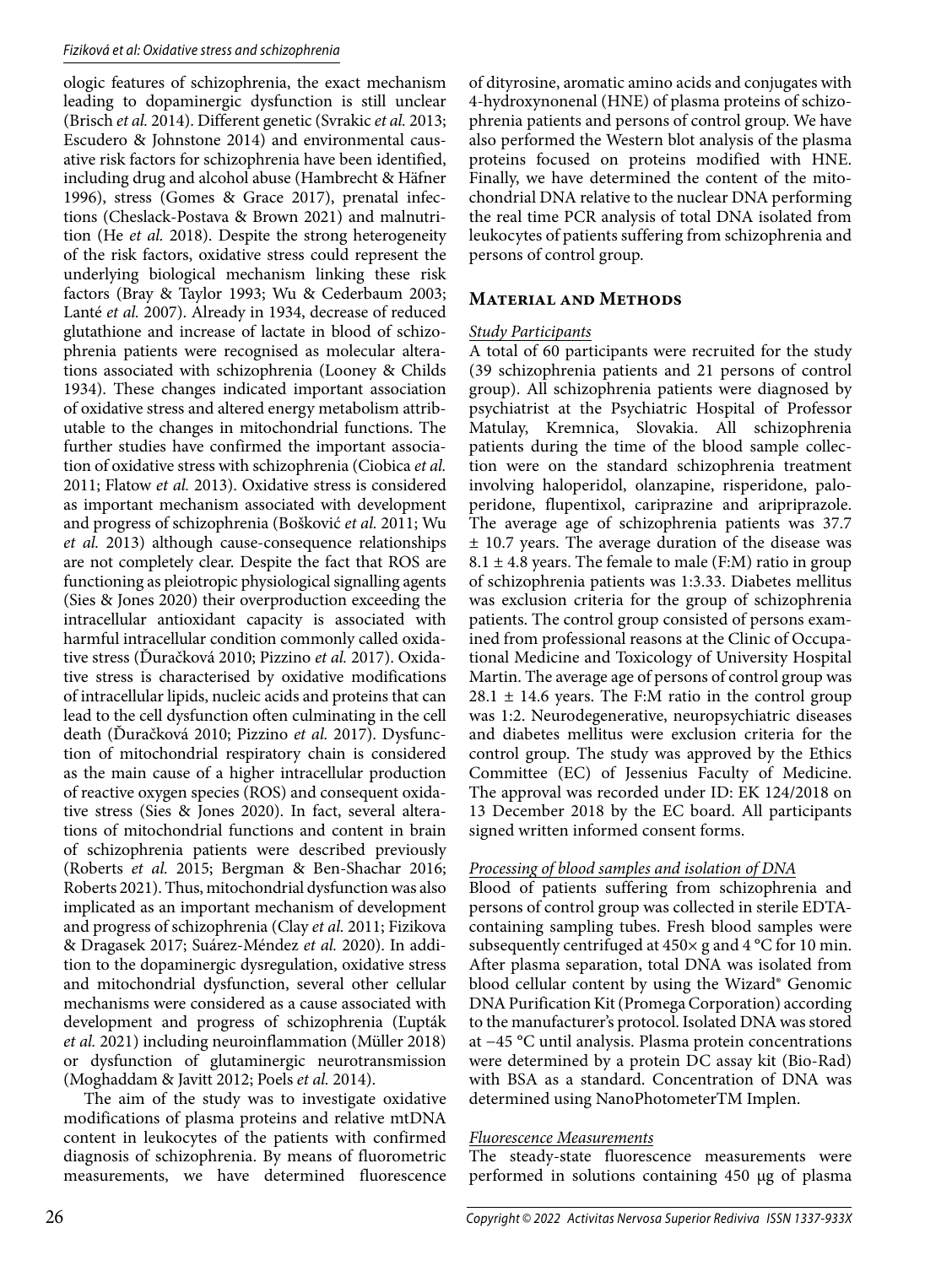

**Fig. 1. Representative Western blot detection of HNE conjugates of plasma proteins of control volunteers and schizophrenia patients.** Plasma proteins of control volunteers (C) and schizophrenia patients (P) were analysed by Western blot as described in Material and Methods using anti-HNE antibodies. The position of molecular

protein/ml, in 10 mM phosphate buffer (pH 7.4), 150 mM NaCl at 25°C on a Perkin Elmer LS-55 spectrofluorometer. Fluorescence of HNE conjugates with plasma proteins (Shimasaki 1994) were recorded at an emission wavelength 405 nm (slit width 5 nm) at an excitation wavelength of 365 nm (slit width 5 nm). Fluorescence of dityrosine (Giulivi & Davies 1994) were recorded at an emission wavelength 440 nm (slit width 5 nm) at an excitation wavelength 325 nm (slit width 5 nm). Fluorescence of aromatic amino acids (Dousset *et al.* 1994) were measured at an emission wavelength 330 nm with excitation at 295 nm (5 nm slit width).

mass standards is indicated.

## *Western blot analysis for detection of HNE-modified plasma protein*

Plasma proteins (20 μg proteins loaded per lane) diluted in 4xsample loading buffer (250 mM Tris–HCl (pH 6.8), 8% (w/v) sodium dodecyl sulphate, 0.2% (w/v) bromophenol blue, 400 mM dithiothreitol, 40% (v/v) glycerol) and denaturated by incubation at 95 °C for 5 min were separated using sodium dodecyl sulphate–polyacrylamide gel electrophoresis (SDS-PAGE) using 10% gels under denaturing conditions. Separated proteins were transferred to nitrocellulose membranes using a semidry transfer protocol. Non-specific binding was blocked by overnight incubation of membranes with blocking buffer (2 % BSA in TBS-T, Tris base saline and 0.05 % Tween 20) at 4 °C. After blocking, the membranes were incubated with the monoclonal mouse anti-HNE antibodies diluted in blocking buffer (1:2000, Oxis International Inc.) at 4 °C overnight. The, the membranes were washed 3 times with TBS-T and further incubated with the rabbit anti-mouse secondary antibodies (1:10,000; Santa Cruz Biotechnology) for 1 h at room temperature. After washing 4 times with TBS-T, the membranes were

incubated in SuperSignal West Pico Chemiluminescent Substrate (Thermo Scientific) solution for 5 min in dark. After exposition of membranes on Chemidoc XRS system (Bio-Rad), the immunopositive bands were visualised by Quantity One software (Bio-Rad).

#### *Real time polymerase chain reaction (qPCR)*

Aliquots of the isolated DNA (1 ng) were used for qPCR. Sequences of primers used for amplification of DNA (shown in Table 1) were designed and verified by using the nucleotide database of the National Center for Biotechnology Information (NCBI). Amplification of the DNAs was initiated by denaturation at 95 °C for 3 min, followed by 40 PCR cycles (initial denaturation at 95 °C for 3 min followed by cycles of denaturation at 95 °C for 30 s, annealing at 58 °C for 30 s, and extension at 72 °C for 30 s) in iQ™5 Multicolor Real-Time PRC Detection System (Bio-Rad). The amplification was followed by final analysis of PCR product melting curve. The threshold cycle  $(C_T)$  was automatically assigned by the iQTM5 Multicolor Real-Time PRC Detection System Software, version 2.0 (Bio-Rad). The relative ratio in mtDNA versus nDNA content between schizophrenia patients and persons of control group was determined using the  $2^{-\Delta\Delta C}$ <sub>T</sub> method (Schmittgen & Livak 2008) where  $\Delta \Delta C_T = (C_{\text{TtmtDNAgene}} - C_{\text{ThDNA}})$ gene)schizophrenia patients − ( $C_{\text{TtmtDNAgene}}$  –  $C_{\text{TnDNAgene}}$ ) control group. Relative ratio (RR) was determined using the equation RR =  $2^{-\Delta\Delta C_{T}}$ .

#### *Statistical analysis*

Tukey's test (GraphPad InStat V2.04a, GraphPad Software) was used to determine the differences between the experimental groups. Data are presented as mean ± S.D. A *P*<0.05 was considered as being significant.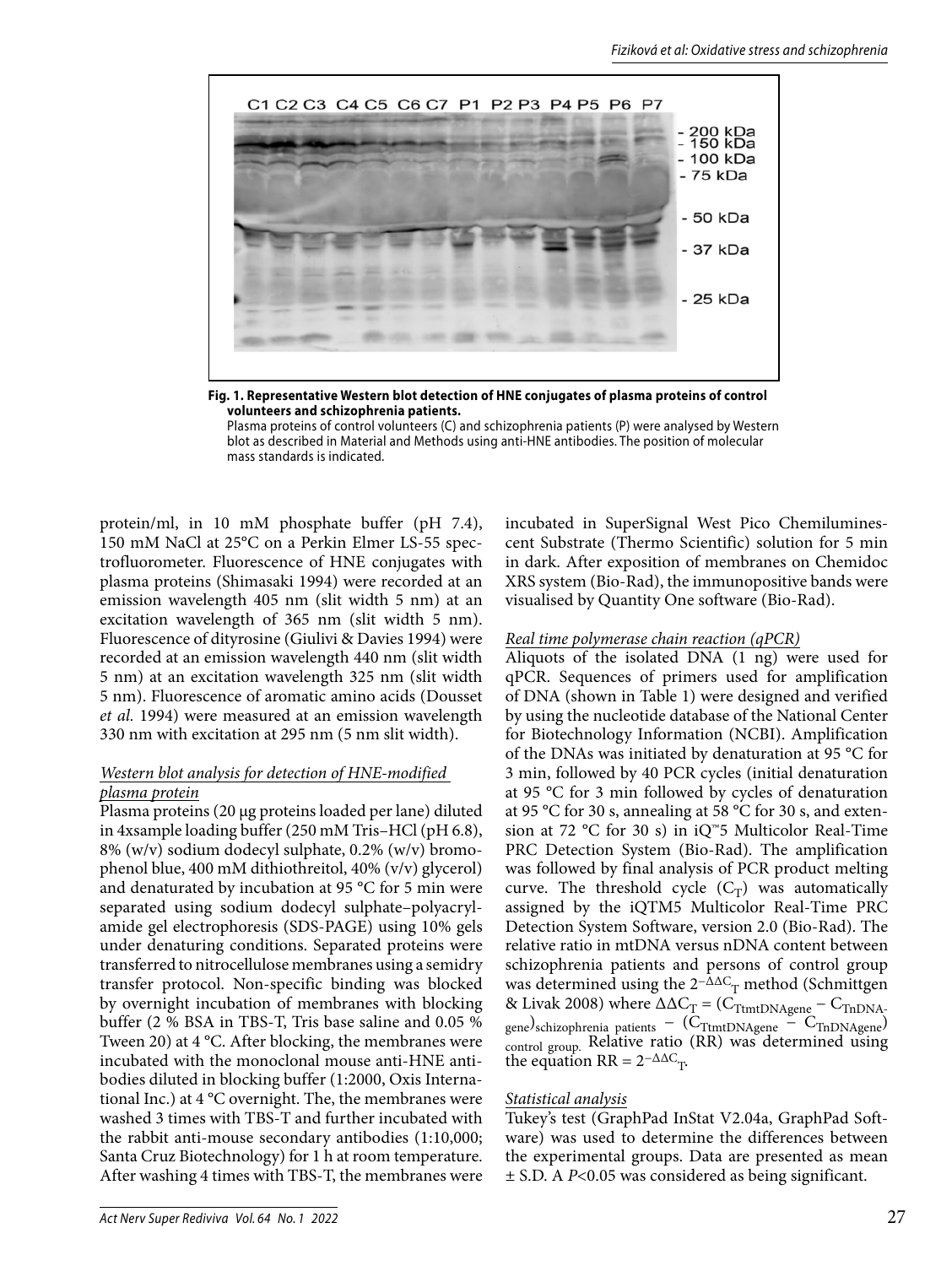#### **Tab. 1. Sequences of primers used for amplification of mitochondrial and nuclear genes.**

ND3 NADH dehydrogenase subunit 3, ATP6 ATP synthase F0 subunit 6, RPL7 ribosomal protein L7, glyceraldehyde-3-phosphate dehydrogenase (GAPDH).

| Gene            | <b>Front primer</b>         | Reverse primer              |
|-----------------|-----------------------------|-----------------------------|
| ND <sub>3</sub> | ACA CCC TCC TAG CCT TAC TAC | GAT ATA GGG TCG AAG CCG CAC |
| ATP6            | GTT CGC TTC ATT CAT TGC CCC | GGG TGG TGA TTA GTC GGT TGT |
| RPL7            | GGT CGA GTC TGT GTG AAA GAC | CCA TTT CGA ATC ACT CAG CAC |
| GAPDH           | GCT ACA GCA ACA GGG TGG TGG | GTC TCT CTC TTC CTC TTG TGC |

### **Results**

In order to study whether possible oxidative stress leads also to the modifications of plasma proteins we have measured fluorescence corresponding to modification of plasma proteins with HNE and formations of dityrosines as well as fluorescence of aromatic amino acids of plasma proteins. As shown in Table 2, we have documented significant decrease of fluorescence of aromatic amino acids in plasma proteins of patients suffering from schizophrenia (*p*<0.0001). Other investigated parameters were not significantly changed.

Western blot analysis showed HNE modified plasma proteins with discrete molecular masses in the range 100 – 200 kDa in control group while HNE modified plasma proteins with discrete molecular masses 37 – 50 kDa were detected in plasma of schizophrenia patients (Fig. 1).

Despite some critical view (Chinopoulos, 2020), content of mtDNA in leukocytes could reflect the relative content of mitochondria in affected peripheral tissue. In order to determine relative content of mtDNA in leukocytes of schizophrenia patients and persons of control group we have selected two mitochondrial and two nuclear genes serving as markers of mtDNA and nDNA, respectively. The analysis was performed by qPCR. We have observed significantly higher values of  $C_T$  of mitochondrial genes related to DNA isolated from schizophrenia patients (Table 3A). With respect to the nuclear genes,  $C_T$  values of RPL7 were not significantly different (Table 3A). We have documented that  $C_T$  value of GAPDH related to DNA isolated from schizophrenia patients was higher at the border of significance (Table 3A). In order to avoid bias related to differences in both amount and quality of isolated DNA, we have compared all possible differ-

ences among  $C_T$  values of mitochondrial and nuclear genes. All possible values were significantly decreased for DNA isolated from schizophrenia patients (Table 3B). Obtained values were used for calculation of the mtDNA content relative to the content of nDNA. All obtained values were less than 1 (Table 3B), indicating decreased amount of mtDNA in leukocytes of schizophrenia patients.

## **Discussion**

In this study, we have shown decreased fluorescence of aromatic amino acid residues of plasma proteins and decreased level of mtDNA in leukocytes of patients suffering from schizophrenia. In addition, we have documented altered pattern of plasma proteins modified with HNE. These findings are in accord with a view about importance of oxidative stress and mitochondrial dysfunction associated with schizophrenia although cause consequence relationships are not completely clear.

Oxidative stress induced modifications of plasma proteins associated with schizophrenia were investigated in several previous studies by means of several different methods. For example, statistically increased levels of markers of oxidative/nitrative stress such as carbonyl groups or 3-nitrotyrosine, determined by ELISA, were observed in the plasma proteins from schizophrenia patients (Dietrich-Muszalska *et al.* 2009, 2012). Further study has also documented that the level of the plasma protein oxidation assed spectrofotometrically was significantly higher in the schizophrenia acute psychotic attack patients compared to control group (Tunçel *et al.* 2015). The same study has showed that protein oxidation level was not significantly changed in schizophrenia remission patients compared to the

**Tab. 2.** Fluorescence intensities of modified amino acid residues of plasma proteins

|                      | Fluorescence intensity (a. u./mg of protein) |                  |         |
|----------------------|----------------------------------------------|------------------|---------|
|                      | <b>Controls</b>                              | <b>Patients</b>  | P value |
| Aromatic amino acids | $20.41 \pm 2.73$                             | $11.74 \pm 2.64$ | 0.0001  |
| Dityrosine           | $2.95 \pm 0.44$                              | $2.76 \pm 0.81$  | 0.34    |
| HNE conjugates       | $6 \pm 1.04$                                 | $5.7 \pm 1.75$   | 0.47    |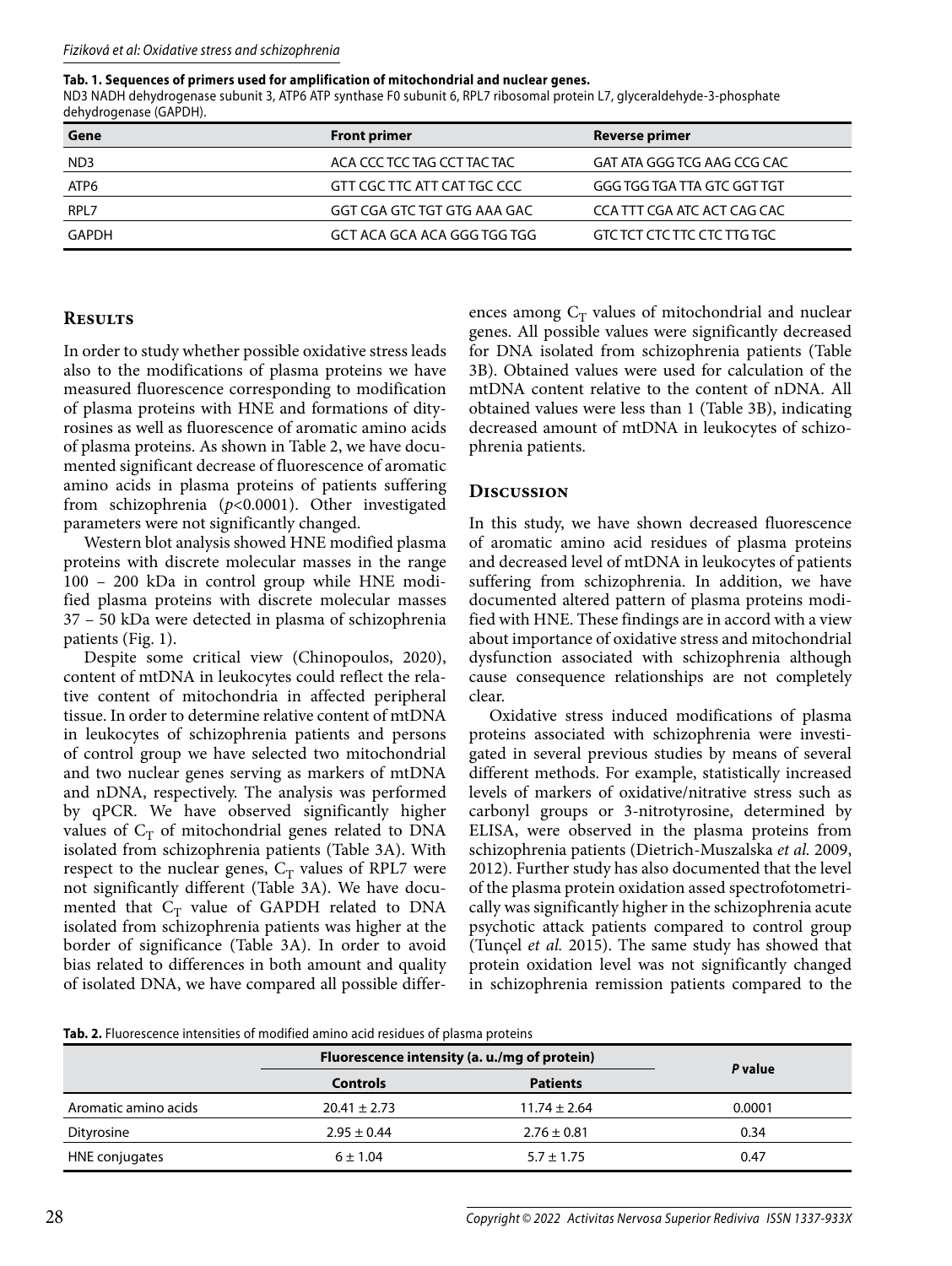|                 | <b>Controls</b>  | <b>Patients</b>  | P value |  |  |
|-----------------|------------------|------------------|---------|--|--|
| ND <sub>3</sub> | $15,06 \pm 1,14$ | $16,78 \pm 1,95$ | 0,0034  |  |  |
| ATP6            | $13,65 \pm 1,97$ | $15,83 \pm 1,96$ | 0,0025  |  |  |
| RPL7            | $24,86 \pm 1,85$ | $24,96 \pm 1,96$ | 0,44    |  |  |
| <b>GAPDH</b>    | $19,13 \pm 1,02$ | $20,33 \pm 1,95$ | 0,043   |  |  |

**Tab. 3A.**  $C_T$  values of nuclear and mitochondrial genes

control group while the level of total oxidized guanine species was statistically higher in both schizophrenia acute psychotic attack patients and schizophrenia remission patients compared to the control group. Our simple and fast fluorescence analysis revealed significantly decreased fluorescence of aromatic amino acids of plasma proteins of patients suffering from schizophrenia regardless their disease status. We did not detect significant changes of dityrosines that seems to be apparently controversial to the results of aromatic amino acid fluorescence. The setup of aromatic amino acid fluorescence measurements used in this study corresponds mainly to the fluorescence of tryptophane residues while the contribution of tyrosine residues is significantly lower whereas contribution of phenylalanine residues is almost equal to zero (Kang *et al.* 2014). Tryptophan is one of the amino acids most susceptible to oxidation, reacting with different types of ROS at significant rates under physiological conditions (Ehrenshaft *et al.* 2015). In most cases, decrease of tryptophan fluorescence can provide useful, if not definitive, evidence of alterations in tryptophan residue structure caused by ROS attack and can be considered as important marker of oxidative stress (Ehrenshaft *et al.* 2015). For example, profound decrease of fluorescence of tryptophan residues of membrane proteins was documented after incubation of membranes of endoplasmic reticulum with  $Fe<sup>2+</sup>$  as a source of super oxide anion radical (Kaplan *et al.* 2000, 2003). In addition to the oxidation of plasma proteins, significantly increased concentration of oxidized guanine as a marker of oxidative damage to the DNA was documented in the blood of schizophrenia patients (Tunçel *et al.* 2015; Goh *et al.* 2021).

HNE as the major product of lipid peroxidation produces conjugates with proteins mainly via the ε-amino group of lysine residues (Barrera *et al.* 2015).

Although we did not detect significant changes in fluorescence of plasma proteins modified with HNE we have shown altered pattern of plasma proteins modified with HNE using Western blot analysis. While in the control group HNE modified plasma proteins with discrete molecular masses in the range 100 – 200 kDa were detected, HNE modified proteins with discrete molecular masses in the range 37 – 50 kDa were detected in the plasma of schizophrenia patients. Changed pattern of plasma proteins modified with HNE might explain the reason of non-significant results obtained by fluorescence measurements. Similarly to our study, increased levels of HNE modified proteins with molecular mass around 50 kDa were observed in the plasma of patients suffering with Rett syndrome (Pecorelli *et al.* 2011). However, in contrast to our study, the same study has also documented increased HNE modified proteins with molecular mass between 150 – 200 kDa in plasma of patients suffering with Rett syndrome (Pecorelli *et al.* 2011). Massive modification of plasma proteins with HNE was also documented in plasma of patients with classic autistic disorder (Pecorelli *et al.* 2013). Elevation of HNE modification of discrete proteins observed mainly in the mitochondria isolated from rat brains was age-dependent (Tatarkova *et al.* 2016). In addition, previous study documented cytochrome c oxidase, terminal complex of mitochondrial respiratory chain, as one of specific targets of HNE (Kaplan *et al.* 2007). HNE modification of cytochrome c oxidase was associated with inhibition of its activity possibly leading to mitochondrial dysfunction. With respect to schizophrenia, results of the recent study showed elevated levels of HNEprotein adducts in brains of schizophrenia patients when compared to their content in the brains of control group (Manzoor *et al.* 2022). Interestingly, increased HNE-protein adducts were documented in hippo-

Tab. 3B. Differences of C<sub>T</sub> values of nuclear and mitochondrial genes and relative ratio (RR) of mtDNA/nDNA in patients compared to controls

|              | <b>Controls</b>  | <b>Patients</b> | P value | <b>RR</b> mtDNA/nDNA<br>patients/controls |
|--------------|------------------|-----------------|---------|-------------------------------------------|
| $RPL7 - ND3$ | $9.8 \pm 1.49$   | $8.19 \pm 0.6$  | 0.0004  | 0,33                                      |
| RPL7 – ATP6  | $11,21 \pm 1,98$ | $9,13 \pm 0,87$ | 0.0004  | 0,24                                      |
| GAPDH – ND3  | $4,08 \pm 0,90$  | $3,57 \pm 0.52$ | 0.035   | 0,7                                       |
| GAPDH – ATP6 | $5,48 \pm 1,41$  | $4,51 \pm 0,82$ | 0.014   | 0,51                                      |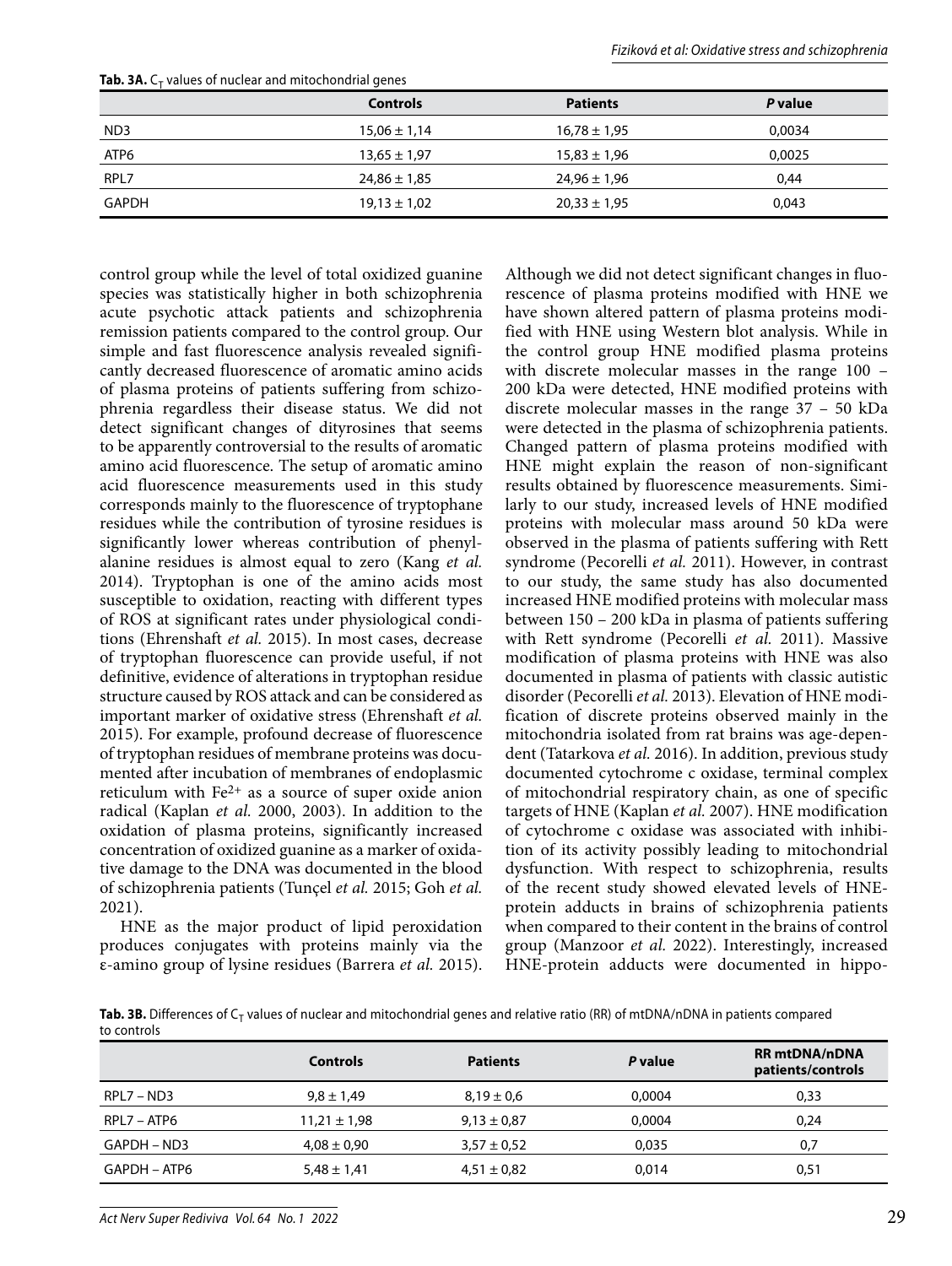#### Fiziková et al: Oxidative stress and schizophrenia

campus compared to the cortex of schizophrenia brains (Manzoor *et al.* 2022). HNE is important molecule with significant impact on cellular functioning and survival (Dalleau *et al.* 2013). Thus, it seems that HNE might play some role in pathophysiology of schizophrenia but the exact role remains elusive.

Oxidative stress could be a result of increased ROS production and/or decreased antioxidant capacity. Decreased antioxidant systems associated with schizophrenia were documented previously (Raffa *et al.* 2012). Mitochondria are considered as the main intracellular source of ROS (Brand 2016; Tauffenberger & Magistretti 2021) that can play important role in normal physiology as well as in different pathologic conditions including schizophrenia (Ben-Shachar 2017). In this study, we have documented decreased relative mtDNA amount in leukocytes of schizophrenia patents compared with relative mtDNA amount in leukocytes of control group persons. Our results agree with recently published results documenting decreased mtDNA copy number in the leukocytes of schizophrenia patients (Li *et al.* 2015; Kumar *et al.* 2018; Shivakumar *et al.* 2020). While Li *et al.* (2015) showed that decreased mtDNA copy number in leukocytes of schizophrenia patients is not dependent on the antipsychotic treatment, Kumar *et al.* (2018) showed that mtDNA copy number in leukocytes of schizophrenia patients is associated with psychosis severity and anti-psychotic treatment. Decreased mtDNA copy number in manic and depressed patients, which may reflect disturbances of energy metabolism was also documented in leukocytes of bipolar disorder patients (Wang *et al.* 2018). On contrary, higher mtDNA copy number in leukocytes was documented in association with ADHD (Kim *et al.* 2019). Despite some critical view (Chinopoulos 2020), content of mtDNA in leukocytes could reflect the relative content of mitochondria in the affected peripheral tissue. For example, in the largest investigation of mtDNA copy number associated with Parkinson's disease, it has been shown that reduced mtDNA copy number is restricted to the substantia nigra pars compacta, but is also reflected by decreased mtDNA copy number in the peripheral blood (Pyle *et al.* 2016). Finally, mtDNA copy number, measured by the number of mitochondrial genomes per nuclear genome, could be a useful biomarker of mitochondrial dysfunction associated with a number of different pathological conditions (Castellani *et al.* 2020).

In conclusion, the results presented in this study and in the several previous studies support an idea about important link between oxidative stress, mitochondrial dysfunction and schizophrenia. Although cause consequence relationships are not completely clear, it seems that mechanisms associated with oxidative stress and mitochondrial functions can serve as important targets for development of new strategies to treat schizophrenia.

## **Funding**

This publication was created thanks to support under the Operational Programme Integrated Infrastructure for the project: Research and development in the medical sciences – the pathway to personalized treatment of serious neurological, cardiovascular and cancer diseases, ITMS: 313011T431, co-financed by the European Regional Development Fund.

## **Competing interests**

The authors have declared that no competing interests exist.

## **Acknowledgements**

The authors are grateful to Dr. Ivana Pilchova and Dr. Maria Brodnanova for their help with Western blot and PCR analysis, respectively.

### REFERENCES

- 1 Barrera G, Pizzimenti S, Ciamporcero ES, Daga M, Ullio C, Arcaro A, et al. (2015). Role of 4-hydroxynonenal-protein adducts in human diseases. Antioxid Redox Signal. **22**: 1681–1702.
- 2 Ben-Shachar D (2017). Mitochondrial multifaceted dysfunction in schizophrenia; complex I as a possible pathological target. Schizophr Res. **187**: 3–10.
- 3 Bergman O & Ben-Shachar D (2016). Mitochondrial Oxidative Phosphorylation System (OXPHOS) Deficits in Schizophrenia: Possible Interactions with Cellular Processes. Can J Psychiatry. **61**: 457–469.
- 4 Bošković M, Vovk T, Kores Plesničar B, Grabnar I (2011). Oxidative stress in schizophrenia. Curr Neuropharmacol. **9**: 301–312.
- 5 Brand MD (2016). Mitochondrial generation of superoxide and hydrogen peroxide as the source of mitochondrial redox signaling. Free Radic Biol Med. **100**: 14–31.
- 6 Bray TM & Taylor CG (1993). Tissue glutathione, nutrition, and oxidative stress. Can J Physiol Pharmacol. **71**: 746–751.
- 7 Brisch R, Saniotis A, Wolf R, Bielau H, Bernstein HG, Steiner J, et al (2014). The role of dopamine in schizophrenia from a neurobiological and evolutionary perspective: old fashioned, but still in vogue. Front Psychiatry. **5**: 47.
- 8 Castellani CA, Longchamps RJ, Sun J, Guallar E, Arking DE (2020). Thinking outside the nucleus: Mitochondrial DNA copy number in health and disease. Mitochondrion. **53**: 214–223.
- 9 Cheslack-Postava K & Brown AS (2021). Prenatal infection and schizophrenia: A decade of further progress. Schizophr Res. in press.
- 10 Chinopoulos C (2020). Quantification of mitochondrial DNA from peripheral tissues: Limitations in predicting the severity of neurometabolic disorders and proposal of a novel diagnostic test. Mol Aspects Med. **71**: 100834.
- 11 Ciobica A, Padurariu M, Dobrin I, Stefanescu C, Dobrin R (2011). Oxidative stress in schizophrenia – focusing on the main markers. Psychiatr Danub. **23**: 237–245.
- 12 Clay HB, Sillivan S, Konradi C (2011). Mitochondrial dysfunction and pathology in bipolar disorder and schizophrenia. Int J Dev Neurosci. **29**: 311–324.
- 13 Dalleau S, Baradat M, Guéraud F, Huc L (2013). Cell death and diseases related to oxidative stress: 4-hydroxynonenal (HNE) in the balance. Cell Death Differ. **20**: 1615–1630.
- 14 Dietrich-Muszalska A, Olas B, Głowacki R, Bald E (2009). Oxidative/nitrative modifications of plasma proteins and thiols from patients with schizophrenia. Neuropsychobiology. **59**: 1–7.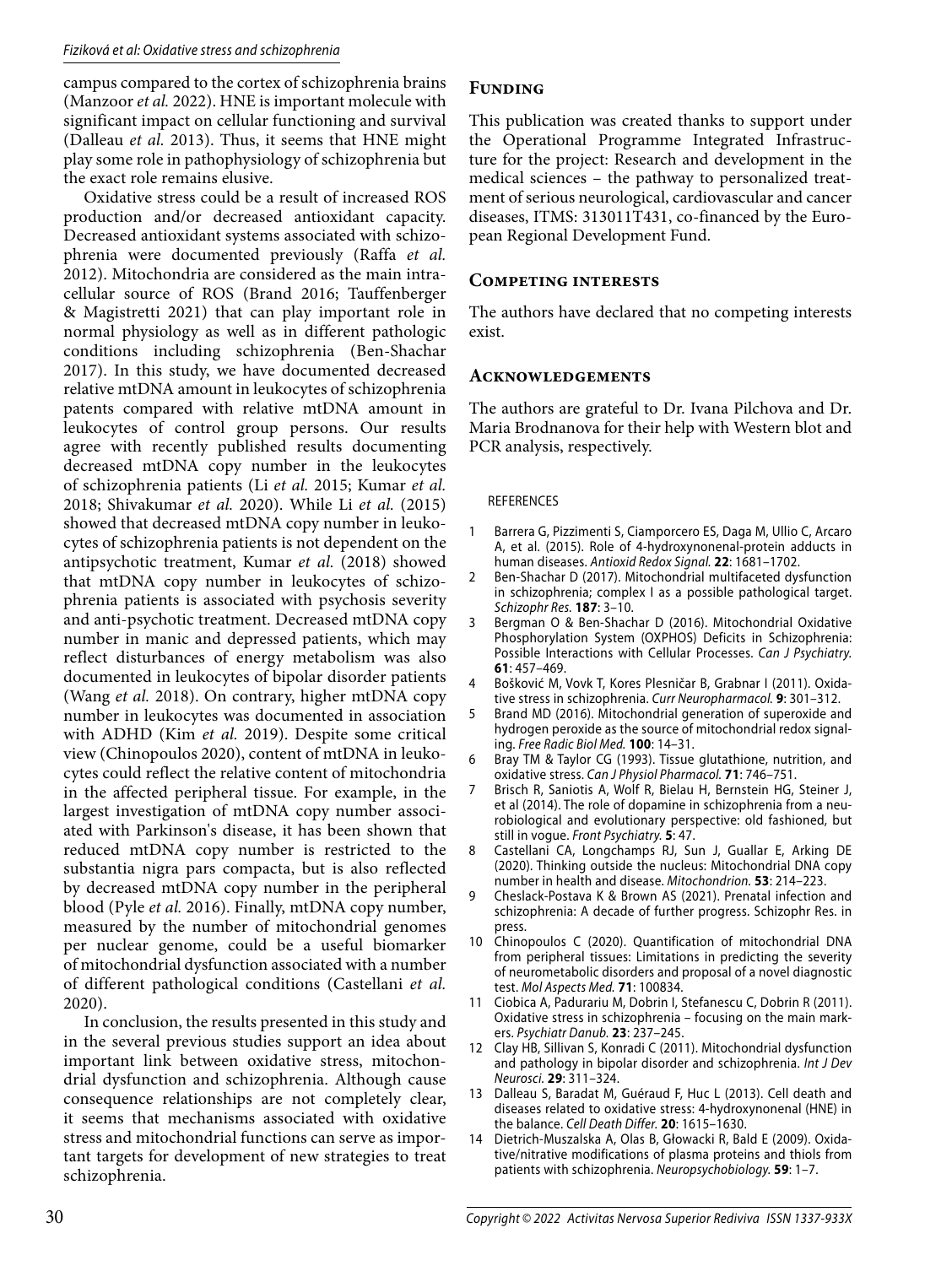- 15 Dietrich-Muszalska A, Malinowska J, Olas B, Głowacki R, Bald E, Wachowicz B, et al. (2012). The oxidative stress may be induced by the elevated homocysteine in schizophrenic patients. Neurochem Res. **37**: 1057–1062.
- 16 Dousset N, Ferretti G, Taus M, Valdiguiè P, Curatola G (1994). Fluorescence analysis of lipoprotein peroxidation. Methods Enzymol. **233**: 459–469.
- 17 Ďuračková Z (2010). Some current insights into oxidative stress. Physiol Res. **59**: 459–469.
- 18 Ehrenshaft M, Deterding LJ, Mason RP (2015). Tripping up Trp: Modification of protein tryptophan residues by reactive oxygen species, modes of detection, and biological consequences. Free Radic Biol Med. **89**: 220–228.
- 19 Escudero I & Johnstone M (2014). Genetics of schizophrenia. Curr Psychiatry Rep. **16**: 502.
- 20 Fizikova I & Dragasek J (2017). Mitochondrial dysfunction and new therapeutic targets in bipolar affective disorder. Psychiatr Ann. **47**: 100–104.
- 21 Flatow J, Buckley P, Miller BJ (2013). Meta-analysis of oxidative stress in schizophrenia. Biol Psychiatry. **74**: 400–409.
- 22 Freedman R (2003). Schizophrenia. N Engl J Med. **349**: 1738– 1749.
- 23 Giulivi C & Davies KJ (1994). Dityrosine: a marker for oxidatively modified proteins and selective proteolysis. Methods Enzymol. **233**: 363–371.
- 24 Goh XX, Tang PY, Tee SF (2021). 8-Hydroxy-2'-Deoxyguanosine and Reactive Oxygen Species as Biomarkers of Oxidative Stress in Mental Illnesses: A Meta-Analysis. Psychiatry Investig. **18**: 603–618.
- 25 Gomes FV & Grace AA (2017). Adolescent Stress as a Driving Factor for Schizophrenia Development-A Basic Science Perspective. Schizophr Bull. **43**: 486–489.
- 26 Hambrecht M & Häfner H (1996). Substance abuse and the onset of schizophrenia. Biol Psychiatry. **40**: 1155–1163.
- 27 He P, Chen G, Guo C, Wen X, Song X, Zheng X (2018). Long-term effect of prenatal exposure to malnutrition on risk of schizophrenia in adulthood: Evidence from the Chinese famine of 1959-1961. Eur Psychiatry. **51**: 42–47.
- 28 Kang C, Wu HL, Xie LX, Xiang SX, Yu RQ (2014). Direct quantitative analysis of aromatic amino acids in human plasma by four-way calibration using intrinsic fluorescence: exploration of third-order advantages. Talanta. **122**: 293–301.
- 29 Kaplan P, Doval M, Majerová Z, Lehotský J, Racay P (2000). Iron-induced lipid peroxidation and protein modification in endoplasmic reticulum membranes. Protection by stobadine. Int J Biochem Cell Biol. **32**: 539–547.
- 30 Kaplan P, Babusikova E, Lehotsky J, Dobrota D (2003). Free radical-induced protein modification and inhibition of Ca2+-ATPase of cardiac sarcoplasmic reticulum. Mol Cell Biochem. **248**: 41–47.
- 31 Kaplan P, Tatarkova Z, Racay P, Lehotsky J, Pavlikova M, Dobrota D (2007). Oxidative modifications of cardiac mitochondria and inhibition of cytochrome c oxidase activity by 4-hydroxynonenal. Redox Rep. **12**: 211–218.
- 32 Kim JI, Lee SY, Park M, Kim SY, Kim JW, Kim SA, et al. (2019). Peripheral Mitochondrial DNA Copy Number is Increased in Korean Attention-Deficit Hyperactivity Disorder Patients. Front Psychiatry. **10**: 506.
- 33 Kumar P, Efstathopoulos P, Millischer V, Olsson E, Wei YB, Brüstle O, et al. (2018). Mitochondrial DNA copy number is associated with psychosis severity and anti-psychotic treatment. Sci Rep. **8**: 12743.
- 34 Lanté F, Meunier J, Guiramand J, Maurice T, Cavalier M, de Jesus Ferreira M-C, et al. (2007). Neurodevelopmental damage after prenatal infection: role of oxidative stress in the fetal brain. Free Radic Biol Med. **42**: 1231–1245.
- 35 Li Z, Hu M, Zong X, He Y, Wang D, Dai L et al. (2015). Association of telomere length and mitochondrial DNA copy number with risperidone treatment response in first-episode antipsychoticnaïve schizophrenia. Sci Rep. **5**: 18553.
- 36 Looney JM & Childs HM (1934). The lactic acid and glutathione content of the blood of schizophrenic patients. J Clin Invest. **13**: 963–968.
- 37 Ľupták M, Michaličková D, Fišar Z, Kitzlerová E, Hroudová J (2021). Novel approaches in schizophrenia-from risk factors and hypotheses to novel drug targets. World J Psychiatry. **11**: 277– 296.
- 38 Manzoor S, Khan A, Hasan B, Mushtaq S, Ahmed N (2022). Expression Analysis of 4-hydroxynonenal Modified Proteins in Schizophrenia Brain; Relevance to Involvement in Redox Dysregulation. Current Proteomics. **19**: 102–113.
- 39 Moghaddam B & Javitt D (2012). From revolution to evolution: the glutamate hypothesis of schizophrenia and its implication for treatment. Neuropsychopharmacology. **37**: 4–15.
- 40 Müller N (2018). Inflammation in Schizophrenia: Pathogenetic Aspects and Therapeutic Considerations. Schizophr Bull. **44**: 973–982.
- 41 Picchioni MM & Murray RM (2007). Schizophrenia. BMJ. **335**: 91–95.
- 42 Pecorelli A, Leoncini S, De Felice C, Signorini C, Cerrone C, Valacchi G, et al. (2013). Non-protein-bound iron and 4-hydroxynonenal protein adducts in classic autism. Brain Dev. **35**: 146–154.
- 43 Pecorelli A, Ciccoli L, Signorini C, Leoncini S, Giardini A, D'Esposito M, et al. (2011). Increased levels of 4HNE-protein plasma adducts in Rett syndrome. Clin Biochem. **44**: 368–371.
- Pizzino G, Irrera N, Cucinotta M, Pallio G, Mannino F, Arcoraci V, et al. (2017). Oxidative Stress: Harms and Benefits for Human Health. Oxid Med Cell Longev. **2017**: 8416763.
- 45 Poels EM, Kegeles LS, Kantrowitz JT, Javitt DC, Lieberman JA, Abi-Dargham A, et al. (2014). Glutamatergic abnormalities in schizophrenia: a review of proton MRS findings. Schizophr Res. **152**: 325–332.
- 46 Pyle A, Anugrha H, Kurzawa-Akanbi M, Yarnall A, Burn D, Hudson G (2016). Reduced mitochondrial DNA copy number is a biomarker of Parkinson's disease. Neurobiol Aging. **38**: 216. e7–216.e10.
- 47 Raffa M, Barhoumi S, Atig F, Fendri C, Kerkeni A, Mechri A (2012). Reduced antioxidant defense systems in schizophrenia and bipolar I disorder. Prog Neuropsychopharmacol Biol Psychiatry. **39**: 371–375.
- 48 Roberts RC (2021). Mitochondrial dysfunction in schizophrenia: With a focus on postmortem studies. Mitochondrion. **56**: 91–101.
- 49 Roberts RC, Barksdale KA, Roche JK, Lahti AC (2015). Decreased synaptic and mitochondrial density in the postmortem anterior cingulate cortex in schizophrenia. Schizophr Res. **168**: 543–553.
- 50 Schmittgen TD & Livak KJ (2008). Analyzing real-time PCR data by the comparative C(T) method. Nat Protoc. **3**: 1101–1108.
- Shimasaki H (1994). Assay of fluorescent lipid peroxidation products. Methods Enzymol. **233**: 338–346.
- 52 Shivakumar V, Rajasekaran A, Subbanna M, Kalmady SV, Venugopal D, Agrawal R, et al. (2020). Leukocyte mitochondrial DNA copy number in schizophrenia. Asian J Psychiatr. **53**: 102193.
- 53 Sies H & Jones DP (2020). Reactive oxygen species (ROS) as pleiotropic physiological signalling agents. Nat Rev Mol Cell Biol. **21**: 363–383.
- 54 Suárez-Méndez S, García-de la Cruz DD, Tovilla-Zárate CA, Genis-Mendoza AD, Ramón-Torres RA, González-Castro TB, et al. (2020). Diverse roles of mtDNA in schizophrenia: Implications in its pathophysiology and as biomarker for cognitive impairment. Prog Biophys Mol Biol. **155**: 36–41.
- 55 Svrakic DM, Zorumski CF, Svrakic NM, Zwir I, Cloninger CR (2013). Risk architecture of schizophrenia: the role of epigenetics. Curr Opin Psychiatry. **26**: 188–195.
- 56 Tatarkova Z, Kovalska M, Timkova V, Racay P, Lehotsky J, Kaplan P (2016). The Effect of Aging on Mitochondrial Complex I and the Extent of Oxidative Stress in the Rat Brain Cortex. Neurochem Res. **41**: 2160–2172.
- Tauffenberger A & Magistretti PJ (2021). Reactive Oxygen Species: Beyond Their Reactive Behavior. Neurochem Res. **46**: 77–87.
- 58 Tunçel ÖK, Sarısoy G, Bilgici B, Pazvantoglu O, Çetin E, Ünverdi E, et al. (2015). Oxidative stress in bipolar and schizophrenia patients. Psychiatry Res. **228**: 688–694.
- 59 Wang D, Li Z, Liu W, Zhou J, Ma X, Tang J, et al. (2018). Differential mitochondrial DNA copy number in three mood states of bipolar disorder. BMC Psychiatry. **18**: 149.